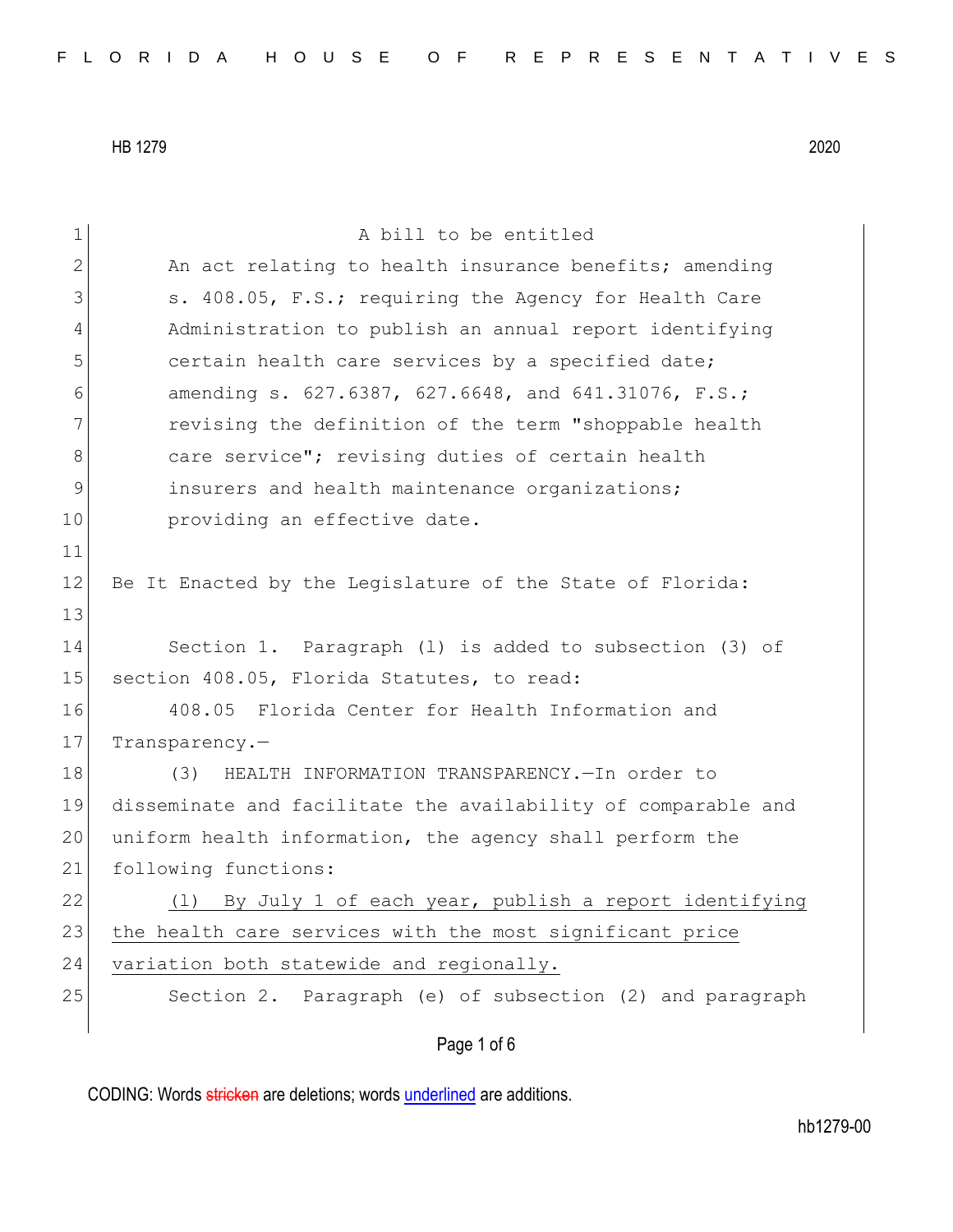| 26 | (e) of subsection (3) of section 627.6387, Florida Statutes, are |
|----|------------------------------------------------------------------|
| 27 | amended to read:                                                 |
| 28 | 627.6387 Shared savings incentive program.-                      |
| 29 | (2) As used in this section, the term:                           |
| 30 | "Shoppable health care service" means a lower-cost,<br>(e)       |
| 31 | high-quality nonemergency health care service for which a shared |
| 32 | savings incentive is available for insureds under a health       |
| 33 | insurer's shared savings incentive program. Shoppable health     |
| 34 | care services may be provided within or outside this state and   |
| 35 | include, but are not limited to:                                 |
| 36 | Clinical laboratory services.<br>1.                              |
| 37 | Infusion therapy.<br>$2$ .                                       |
| 38 | 3.<br>Inpatient and outpatient surgical procedures.              |
| 39 | Obstetrical and gynecological services.<br>4.                    |
| 40 | 5.<br>Inpatient and outpatient nonsurgical diagnostic tests      |
| 41 | and procedures.                                                  |
| 42 | Physical and occupational therapy services.<br>6.                |
| 43 | 7.<br>Radiology and imaging services.                            |
| 44 | Prescription drugs.<br>8.                                        |
| 45 | Services provided through telehealth.<br>9.                      |
| 46 | 10. Any additional services published by the Agency for          |
| 47 | Health Care Administration that have the most significant price  |
| 48 | variation pursuant to s. $408.05(3)(1)$ .                        |
| 49 | (3) A health insurer may offer a shared savings incentive        |
| 50 | program to provide incentives to an insured when the insured     |
|    |                                                                  |

## Page 2 of 6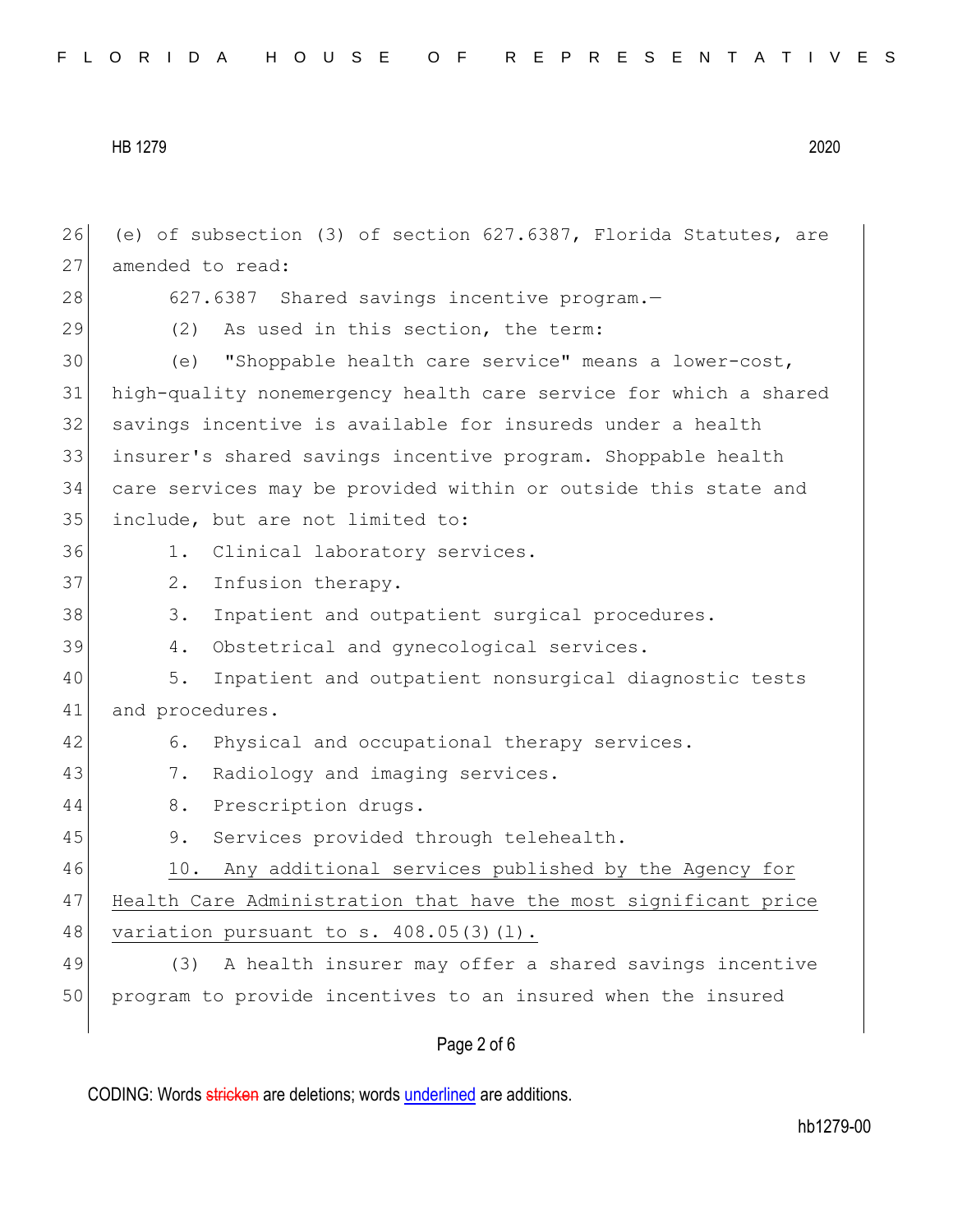obtains a shoppable health care service from the health insurer's shared savings list. An insured may not be required to 53 participate in a shared savings incentive program. A health insurer that offers a shared savings incentive program must:

55 (e) At least quarterly, credit or deposit the shared 56 savings incentive amount to the insured's account as a return or 57 reduction in premium, or credit the shared savings incentive 58 amount to the insured's flexible spending account, health 59 savings account, or health reimbursement account, or reward the 60 insured directly with cash or a cash equivalent such that the 61 amount does not constitute income to the insured.

62 Section 3. Paragraph (e) of subsection (2) and paragraph 63 (e) of subsection (3) of section  $627.6648$ , Florida Statutes, are 64 amended to read:

65 627.6648 Shared savings incentive program.—

66 (2) As used in this section, the term:

67 (e) "Shoppable health care service" means a lower-cost, high-quality nonemergency health care service for which a shared savings incentive is available for insureds under a health insurer's shared savings incentive program. Shoppable health care services may be provided within or outside this state and 72 include, but are not limited to:

73 1. Clinical laboratory services.

74 2. Infusion therapy.

75 3. Inpatient and outpatient surgical procedures.

## Page 3 of 6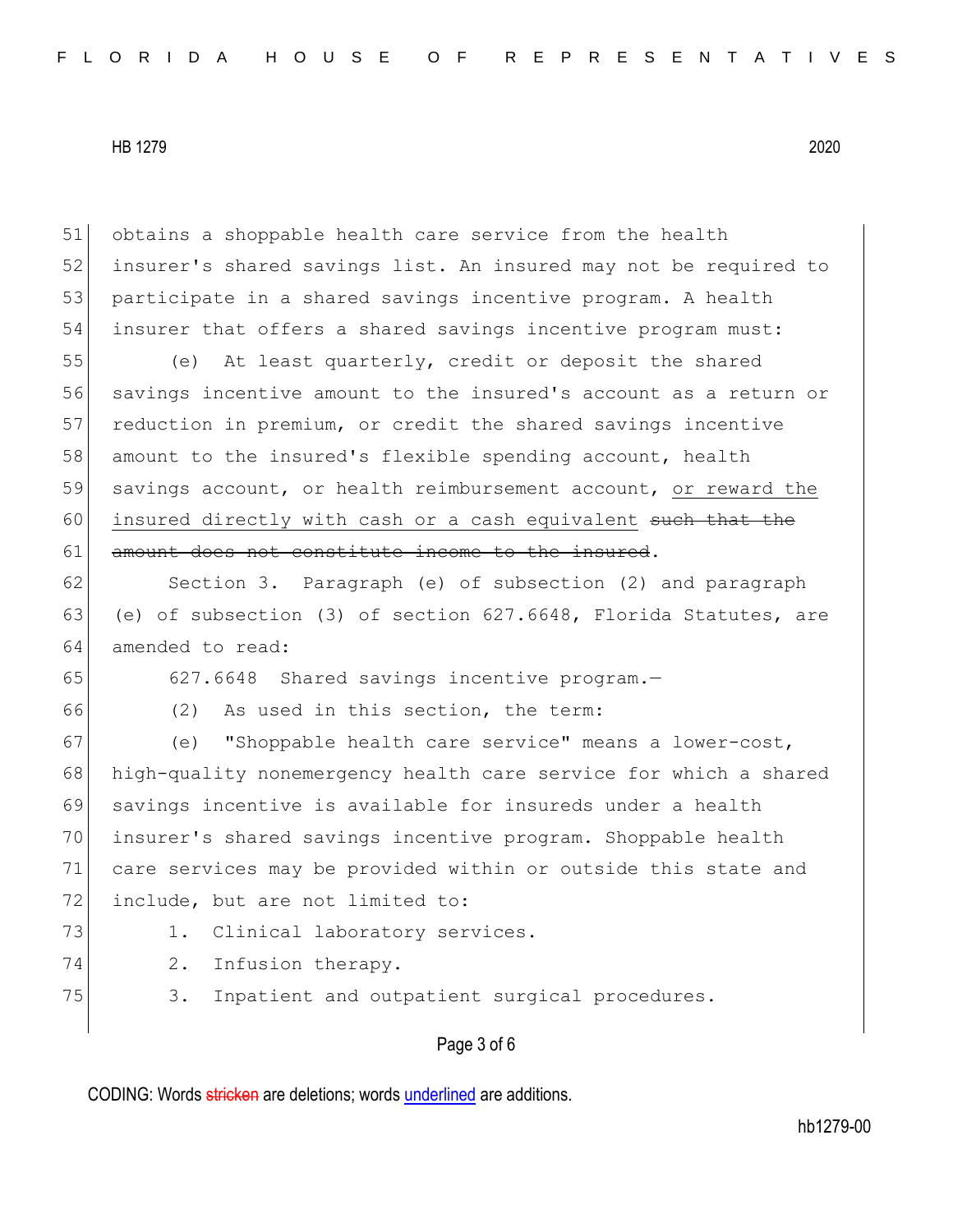| FLORIDA HOUSE OF REPRESENTATIVES |  |
|----------------------------------|--|
|----------------------------------|--|

Page 4 of 6 76 4. Obstetrical and gynecological services. 77 5. Inpatient and outpatient nonsurgical diagnostic tests 78 and procedures. 79 6. Physical and occupational therapy services. 80 7. Radiology and imaging services. 81 8. Prescription drugs. 82 9. Services provided through telehealth. 83 10. Any additional services published by the Agency for 84 Health Care Administration that have the most significant price 85 variation pursuant to s. 408.05(3)(1). 86 (3) A health insurer may offer a shared savings incentive 87 program to provide incentives to an insured when the insured 88 obtains a shoppable health care service from the health 89 insurer's shared savings list. An insured may not be required to 90 participate in a shared savings incentive program. A health 91 insurer that offers a shared savings incentive program must: 92 (e) At least quarterly, credit or deposit the shared 93 savings incentive amount to the insured's account as a return or 94 reduction in premium, or credit the shared savings incentive 95 amount to the insured's flexible spending account, health 96 savings account, or health reimbursement account, or reward the 97 insured directly with cash or a cash equivalent such that the 98 amount does not constitute income to the insured. 99 Section 4. Paragraph (e) of subsection (2) and paragraph 100 (e) of subsection (3) of section 641.31076, Florida Statutes,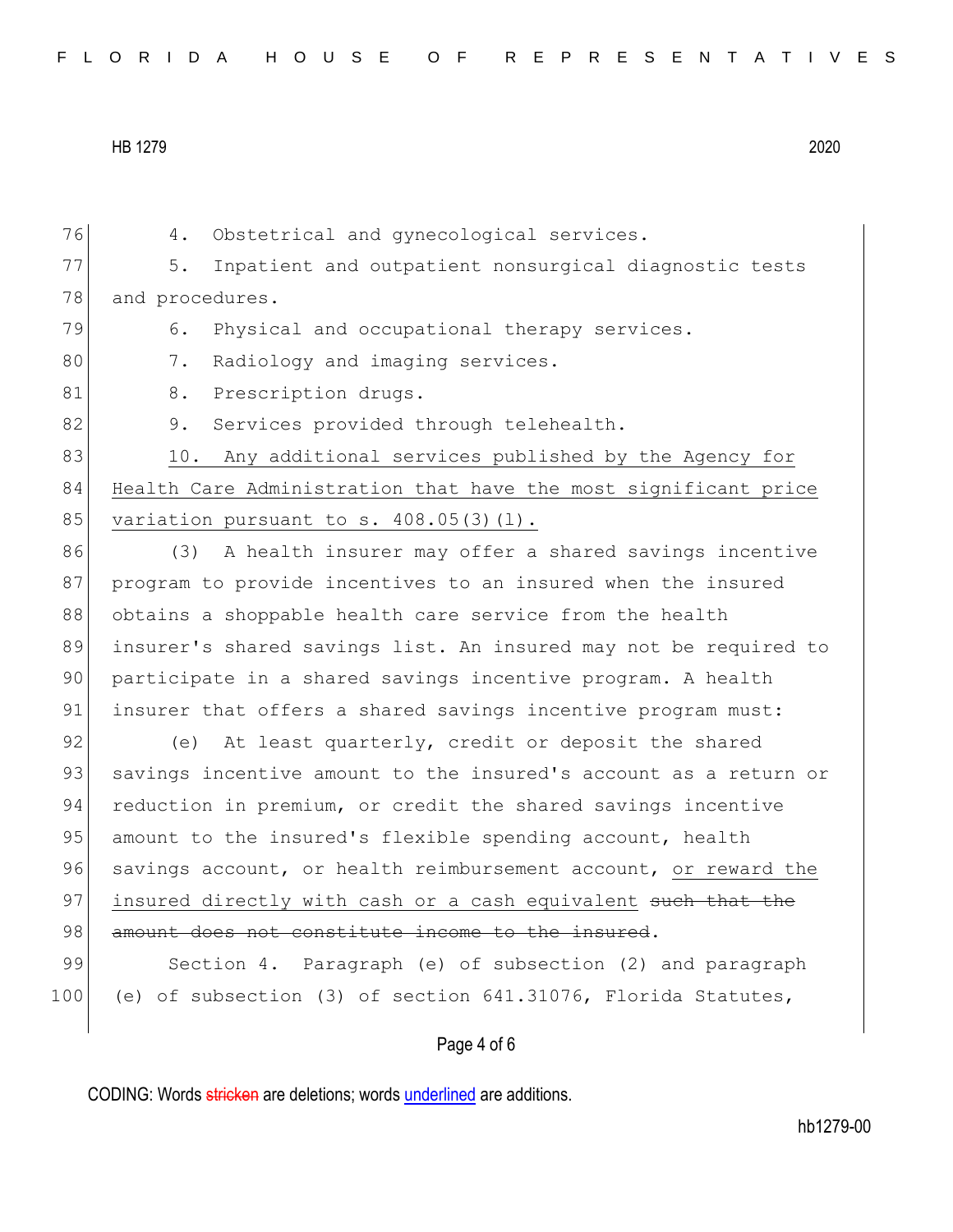101 are amended to read: 102 641.31076 Shared savings incentive program. 103 (2) As used in this section, the term: 104 (e) "Shoppable health care service" means a lower-cost, 105 high-quality nonemergency health care service for which a shared 106 savings incentive is available for subscribers under a health 107 maintenance organization's shared savings incentive program. 108 Shoppable health care services may be provided within or outside 109 this state and include, but are not limited to: 110 1. Clinical laboratory services. 111 2. Infusion therapy. 112 3. Inpatient and outpatient surgical procedures. 113 4. Obstetrical and gynecological services. 114 5. Inpatient and outpatient nonsurgical diagnostic tests 115 and procedures. 116 6. Physical and occupational therapy services. 117 7. Radiology and imaging services. 118 8. Prescription drugs. 119 9. Services provided through telehealth. 120 10. Any additional services published by the Agency for 121 Health Care Administration that have the most significant price 122 variation pursuant to s.  $408.05(3)(1)$ . 123 (3) A health maintenance organization may offer a shared 124 savings incentive program to provide incentives to a subscriber 125 when the subscriber obtains a shoppable health care service from

## Page 5 of 6